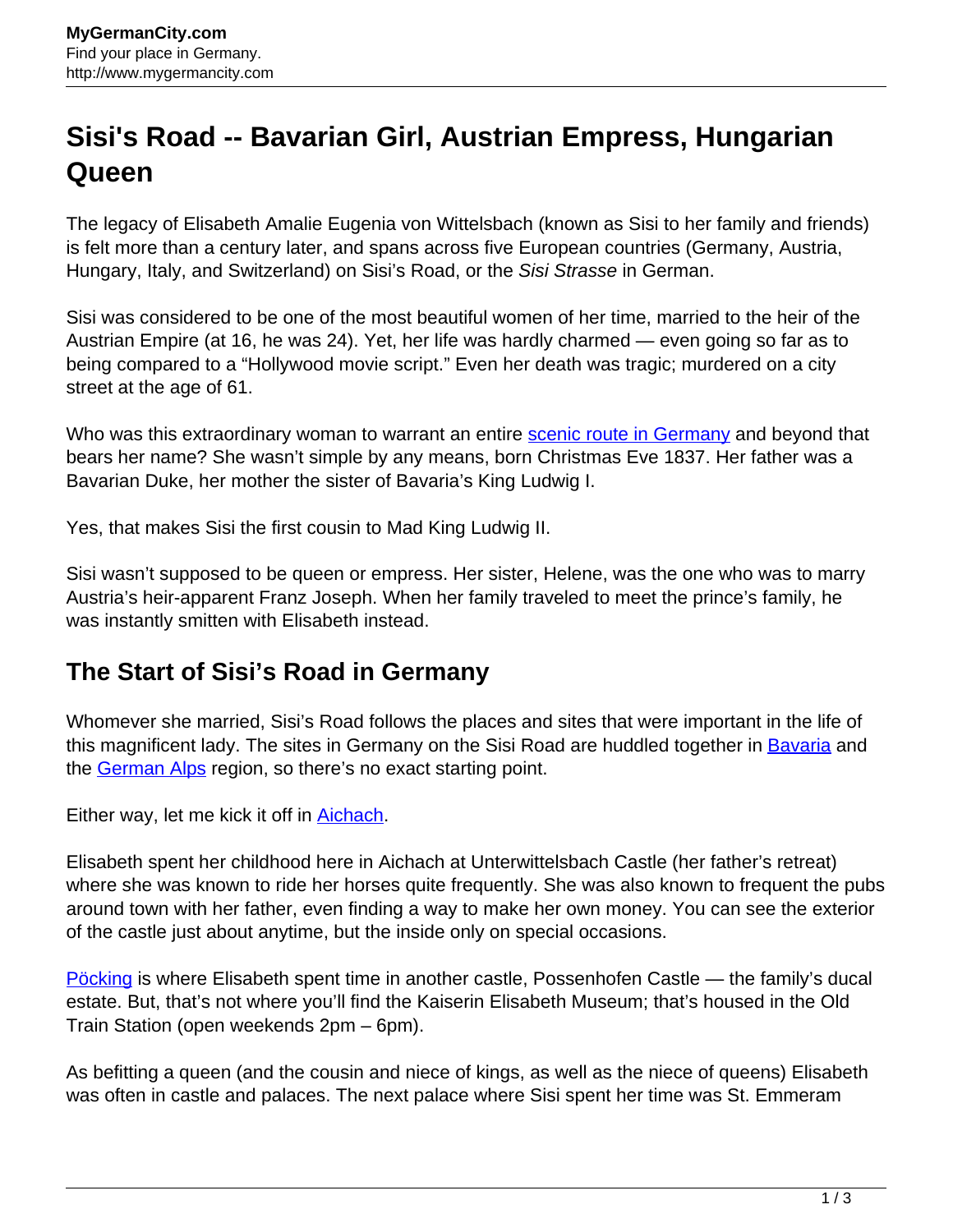Castle in [Regensburg.](http://www.mygermancity.com/regensburg) The Austria Empress' sister died here (with Elisabeth at her side) at the seat of the House of Thurn & Taxis.

The room of her death was eventually converted to a chapel; and visitors are welcome to take guided tours of the palace, the Carriage Museum, and brewery. Just so long as you do it between April and the beginning of November.

It wouldn't be correct to say that Elisabeth spent too much time at the **[Neuschwanstein Castle](http://www.mygermancity.com/neuschwanstein-castle)**, but this epic palace was "created" by her cousin, Ludwig II. They would often meet at Rose Island in [Lake Starnberg](http://www.mygermancity.com/lake-starnberg), away from prying eyes at Court and free to be themselves; and the reasons why both places are stops along Sisi's Road.

Actually, make that three stops as Lake Starnberg is also listed. Ludwig died under mysterious circumstances at the lake (there's a small chapel for that reason) but you can boat, fish, waterski, or dive all you want.

You can also hike or bicycle too, as there's a 46.2km circular trail around it.

Sounds like an idyllic life, doesn't it? Who wouldn't think so surrounded by royalty and both living or visiting some of [Germany's most beautiful castles](http://www.mygermancity.com/german-castles). It wasn't the case for Elisabeth, I'm sorry to say.

After her brother went on to become Duke Ludwig, he "married" his Jewish girlfriend (a nice way of saying mistress), and their illegitimate daughter wasn't ever accepted at Court. Nothing too scandalous today, but really unthinkable back in the mid-19th century.

The child that wasn't accepted into royal life (and who died broke) was one of Elisabeth's favorite nieces. Sisi was a free-thinker. She was a Queen — who was going to tell her different? ;-)

Her brother, BTW, lived on Maximilian Strasse in [Augsburg,](http://www.mygermancity.com/augsburg) one of the last stops on Sisi's Road.

We actually end Sisi's Road at Feldafing where Kaiserin Elisabeth spent almost a quarter-century of summers. She often stayed at what's now called the Golfhotel Kaiserin Elisabeth. You're more than welcome to stay in the Sisi Suites and dine on a menu that was available in her day.

Ironic considering Elisabeth was thought to have anorexia.

You've got to be wondering where's the intrigue? Where's the royal scandal?

Well, it didn't happen in Germany. Most of her tragedies (her bouts of depression; the suicide of her son with a 17-year old girl; her murder in Geneva in 1898) happen beyond Bavaria's borders. Here she was a carefree girl who just so happened to be married to an Emperor and related to